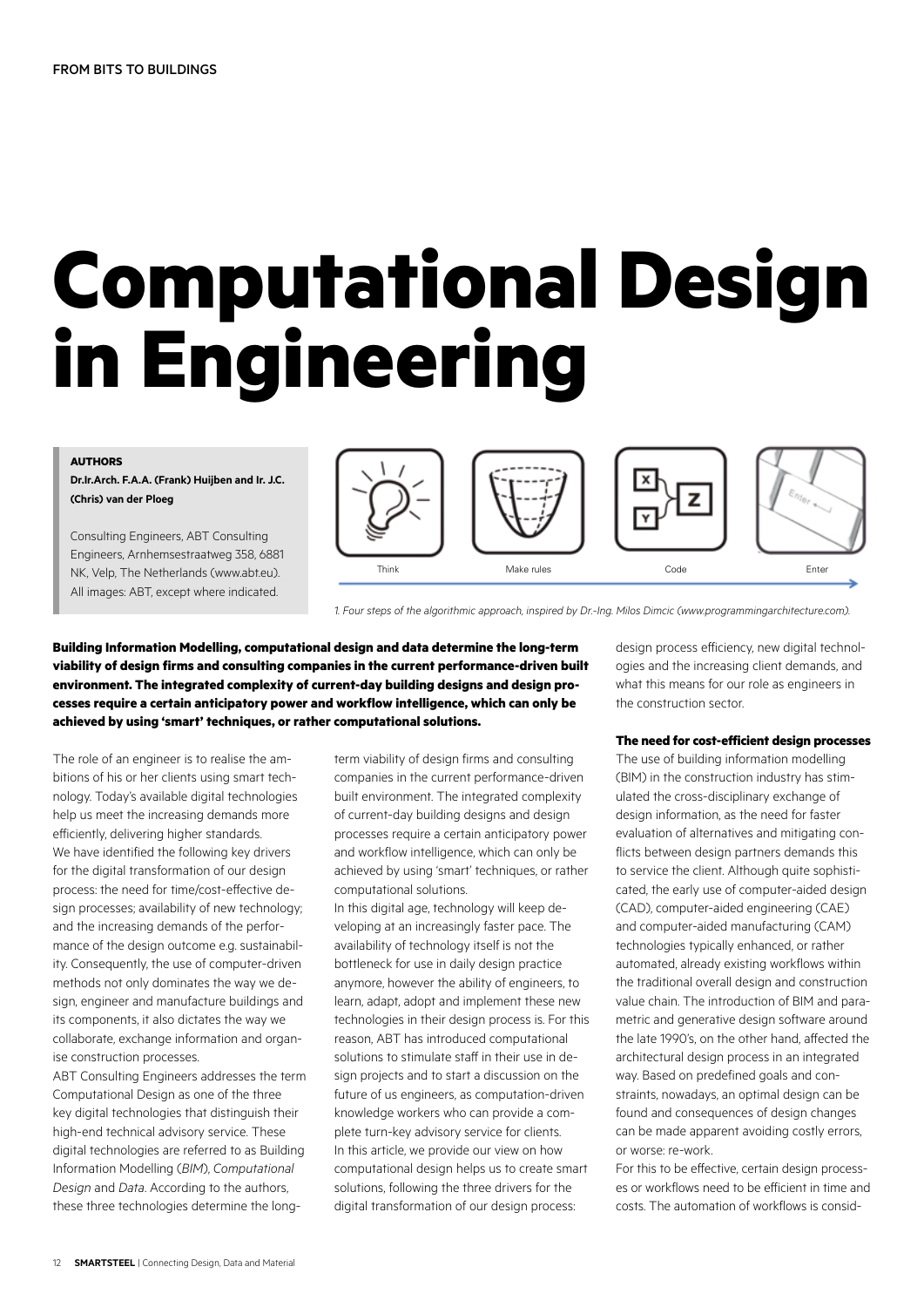

*2. Artist's impression of the to be built Boijmans Van Beuningen Museum.*



*3. The role of parametric design in definition and control of geometry in the design process of Boijmans Van Beuningen Museum.*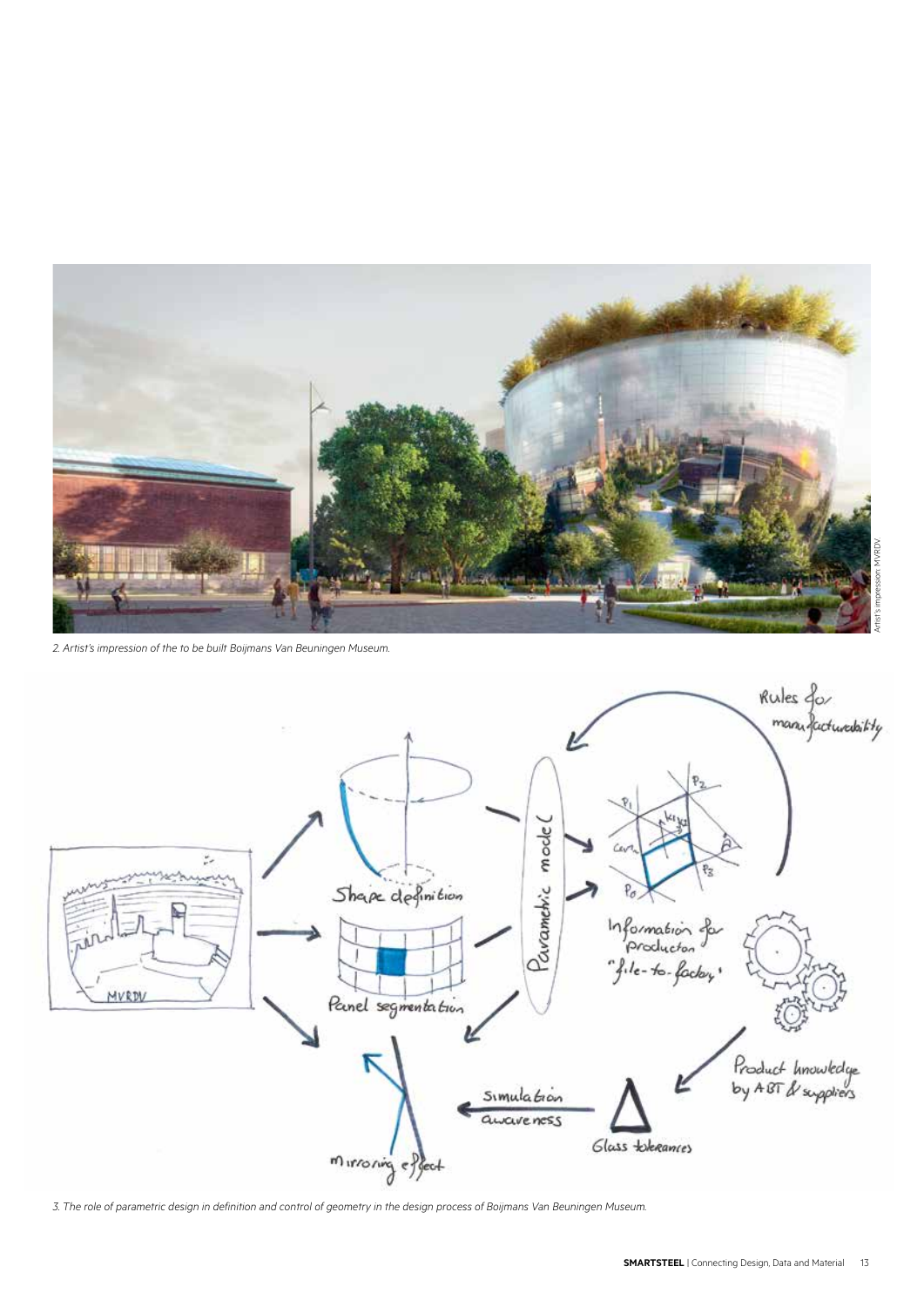

*4. Rationalisation of design variables in the design of the double curved facade of the Boijmans Van Beuningen Museum.*

ered quite effective as it minimises the engineers time (and thus costs) and at the same time minimises the risk of (human) errors. The algorithmic or parametric approach of computational workflows (automation), nonetheless, asks for a new mindset in design, engineering and manufacturing. Typically, when working with algorithms, four sequential steps need to be taken for the approach to be effective (*Figure 1*): think, make rules, code and press enter. First and foremost, one has to think what one wants to achieve and what boundary conditions are in place for the desired outcome. Secondly, one has to create the rules, hence set up the logic workflow by identifying what variables are to be of influence on the project and by rationalisation of the associations between these parameters. Next up, one needs to teach this workflow to the computer by means of programming (code)

and lastly, you press enter to commence the workflow.

The use of algorithms within the engineering practice typically enhances the efficiency of the engineering work by automating repetitive tasks, such as the calculation of column reinforcement or pile caps. A smart algorithm may enable a large variety of reinforcement layouts (which might be desirable from the point of view of reducing the use of material), while using the same programmed logic. This parametric design approach enables a more efficient generation of alternative solutions and provides the opportunity to respond to design variations along the way. As long as the goal or logic doesn't change (and break the rules implemented in code consequently). the created algorithm is able to support the project over time. Uncertainties in the project should be considered to be included as design variables in order to mitigate the risks of modifications and make the algorithm more robust to support the project process.

*An algorithmic approach proves effective for the design of the New Collection Centre for Museum Boijmans Van Beuningen* In the design of the double-curved façade of the Boijmans Van Beuningen Museum in Rotterdam The Netherlands (*Figure 2*), a parametric strategy has successfully been applied. A project designed by MVRDV and soon to be realised as a public art depot featuring exhibition halls. One of the key design features of this spherically-shaped building is its mirrored façade. The experience of the aesthetic quality of this facade is determined by the perfection of the mirroring behaviour and is therefore sensitive to any misalignment in shape or placement. To define the complex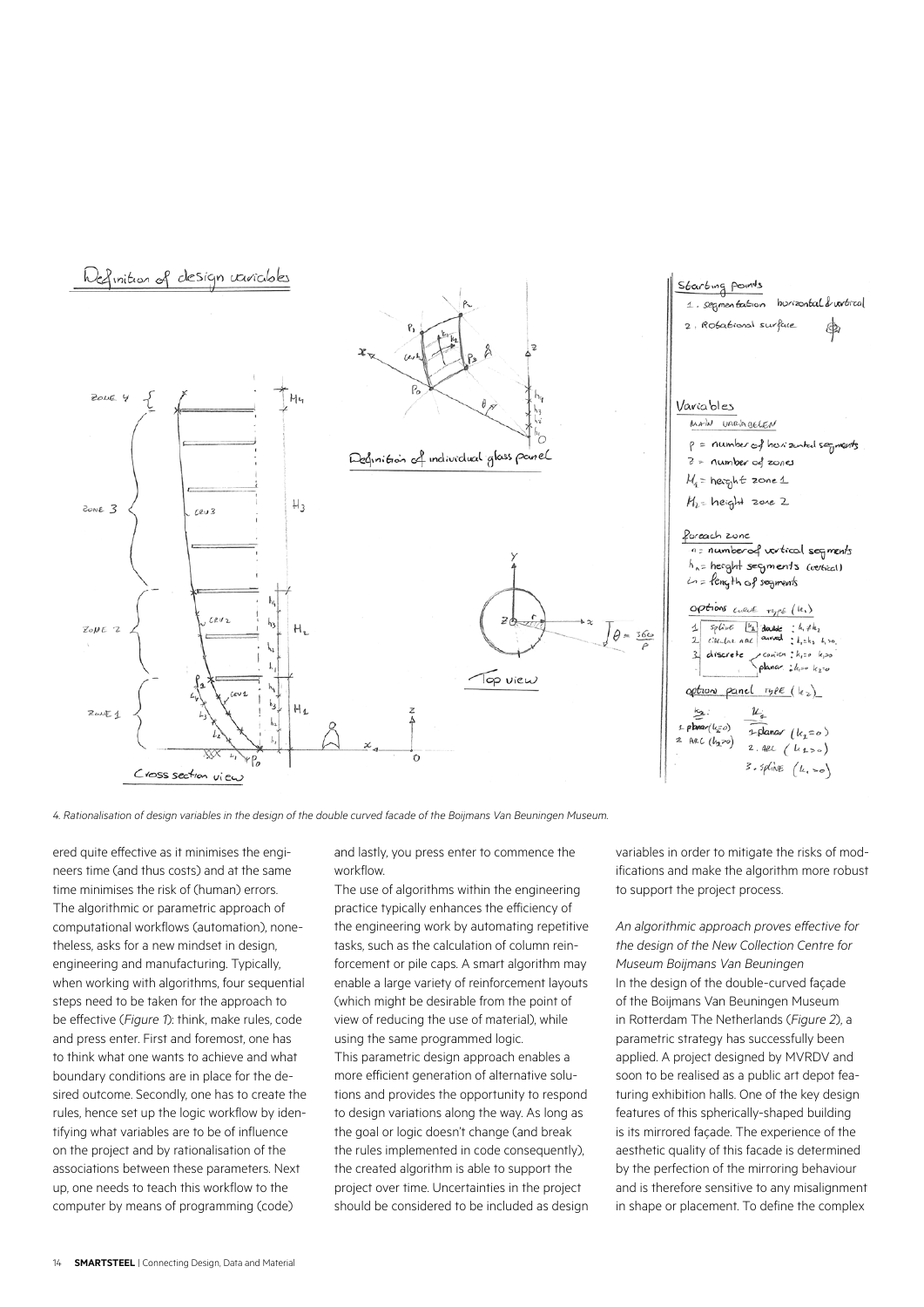

*6. The exterior of the National Military Museum illustrating a large black-painted slab, seemingly floating above the former military site.*



*5. Generation of evolutionary optimised structural layout in constrained design space and the layout of the final (traditional) truss design for the renovation design of TU Delft faculty of Civil Engineering.*

glass geometry with high accuracy, a computational design approach using parametric design tools was introduced.

Complex shapes are not difficult once you understand their rules of creation. With a parametric design approach, the complex glass panel geometries were generated as a product from easily understandable rules, such as the revolving of a curve along a central axis and the definition of a subdivision pattern (*Figure 3* and *4*). Insight to the underlying mathematical equations to derive the form has provided

more understanding for all parties involved in the design process, and thus reduced the perception of the level of complexity and related risks.

Deliberately handling aspects subjected to change as specific design parameters (e.g. the curve defining the outside shape of the bowl) provided flexibility for modifications without large consequences, which extended design freedom within the overall design process. Up to a few weeks before submitting the final design documentation, the outside shape of the

 $\overline{\mathbf{u}}$ 

*7. The interior of the National Military Museum illustrating the large steel space frame roof structure with suspended airplanes.*

bowl has been modified (i.e. improved). Agreement on the workflow of data exchange made side-by-side work of both design variants and the setup of the documentation process possible, without requiring prior agreement on the final shape.

#### **Availability of new technology**

New technology allows us to overcome former limitations and hence improves the manageability of design. Furthermore, new technology inspires engineers to come up with previously unforeseen solutions. As such, the introduction of new technology (or material, for that matter) may lead to a new era of architectural design altogether.

History has taught us that new technology often is required from an engineering point of view to solve a specific technical problem, after which designers make grateful use of the gained knowledge and experience to come up with new applications for this specific technology. For example, the mathematical descriptions (algorithms) that enabled the engineers of Renault and Citroën to define the curved shapes of their new car designs, has eventually led to the widespread use of such parametric functions in computer-aided design (CAD) tools, which has inspired architects such as Frank O'Gehry, Zaha Hadid, and many more, to design their free-form buildings. For today's architects, geometrically complex designs, which required architects of the past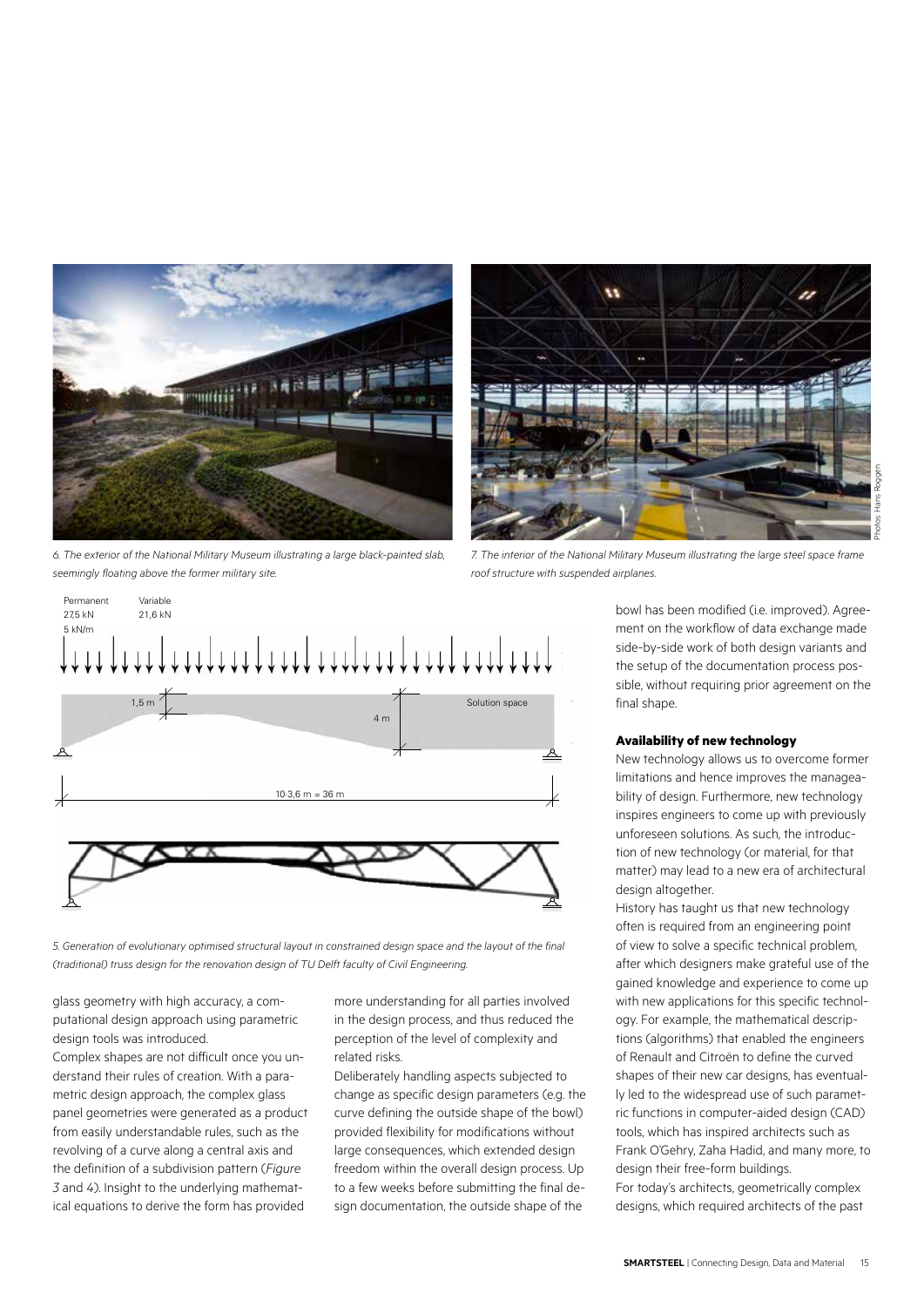

*8. Verification of connection design after updated airplane loading for the National Military Museum Soesterberg by linking engineering workflows using parametric design thinking and data visualisation.*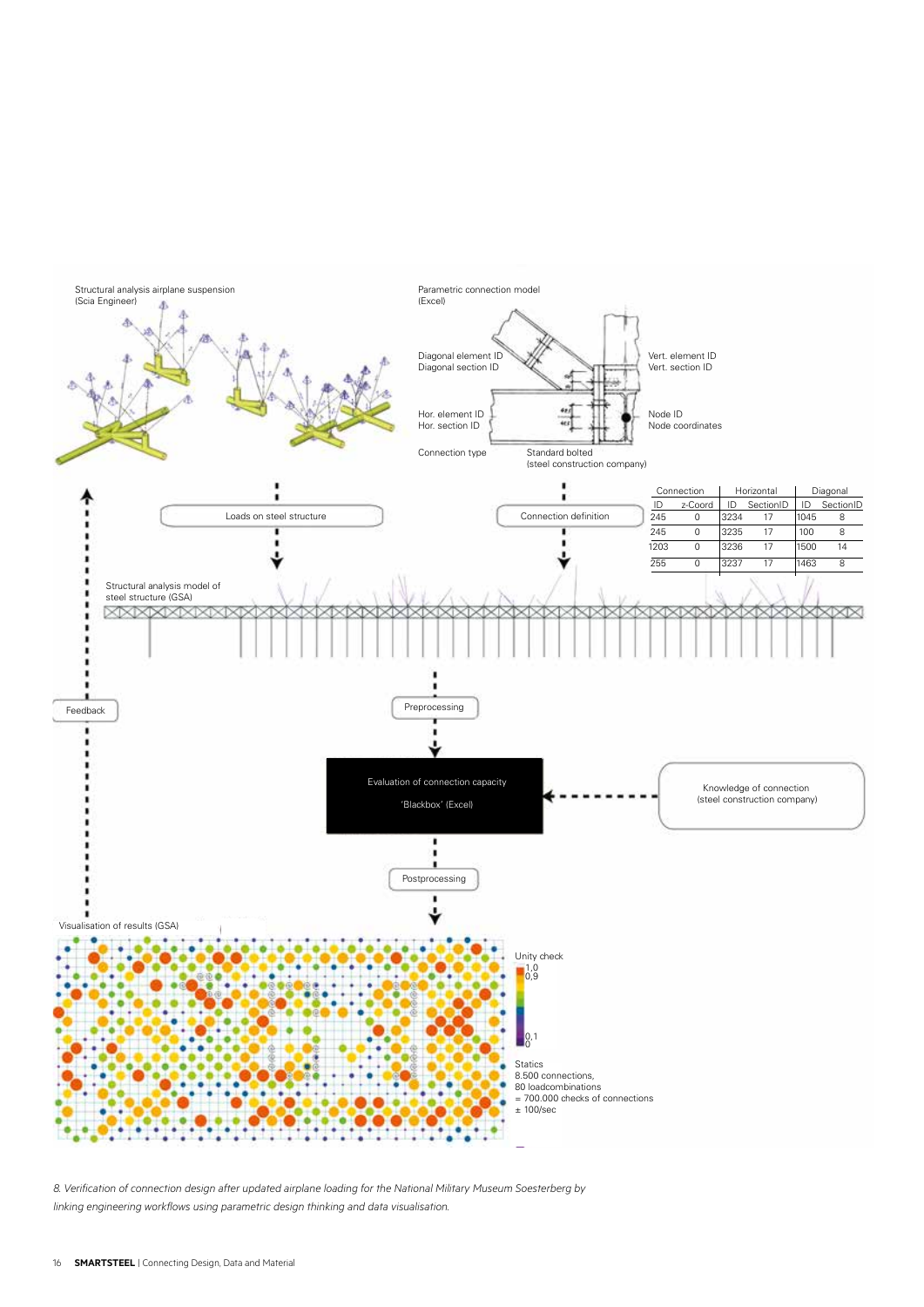to devote large parts of their lives to, are now considered within reach by means of a few clicks. Advanced computational design tools such as Rhinoceros and Autodesk 3Dmax allow for designing complex-shaped three-dimensional structures that were considered too difficult or time-consuming to communicate or modify with traditional two-dimensional drawings or small-scale models. The availability of sufficient (cloud) computational calculation power and advanced analysis software, such as Finite Element Analysis (FEA), allows us to use digital simulation to obtain insight in structural behaviour of any structure. Digital fabrication, including techniques such as 3D-printing, computer numerical controlled (CNC) tooling and robot-aided manufacturing, opens up the door to fabrication and production of uniquely shaped items without the need for mass-production to make it cost effective. In other words, mass-customisation. The use of computational methods for producing and processing manufacturing data enables mass-customisation in the design of building components. Simply put, where uniformity was typically considered a boundary condition in the design of building components, such as façade panels, floor slabs, beams and columns, digital design and fabrication techniques no longer require constrained variables. The digital fabrication of these unique items requires a fabrication partner who can deal with digital instructions that are automatically generated and are directly used by the production machines (file-to-factory).

In general merely one part of the design process is automated as an efficiency improvement, the true potential of computational methods will be reached when all (digital) workflows can be aligned consistently from design, fabrication, transportation, and assembly. Having said this, when the potential of digital fabrication is taken into account in the design, the fabrication process may even require other design input than would be the case in a more traditional, non-aligned workflow

The link between both, the conversion from a concept of design towards the final realisation including the structural engineering, detailing

# 99

*Increasing demands of the performance of buildings and built environments require integrated processes*

and specification for production, is concerned with a certain increase in complexity.

*Structurally-optimised truss layout for the extension of the faculty of Civil Engineering using new digital technologies* As part of the renovation design of the Delft University of Technology (TU Delft) faculty of Civil Engineering, a new truss structure, spanning between the existing cantilevered lecture rooms, has been designed making use of evolutionary structural optimisation algorithms (*Figure 5*). These algorithms distribute material only to the places where it is most effective. The end result represents a design that requires a minimum amount of material to realise, but, however, is not by definition cost-effective to realise.

Nowadays, trusses are typically constructed as an assembly of standard rolled steel sections and have connections with identical geometry to limit the required labour in both design and fabrication. The fine details and varying geometry in evolutionary optimised structural layouts, are more difficult to realise using these traditional techniques. On a smaller scale, new 3D-printing techniques overcome these limitations as demonstrated in the design of the 3D-printed connections by Arup. Also at full scale, the realisation of unique layouts composed out of standard sections will be cost-effective with the ongoing automation of the production lines at steel construction companies. In conjunction with automated structural verification of connections, structurally-optimised truss layouts will come within reach allowing for the realisation of material efficient structures as well as geometrically-complex,

yet aesthetically-pleasing designs. Technological advances in both design, engineering and fabrication go hand in hand.

# *The increasing demands of the performances of buildings*

The increasing demands of the performance of buildings and built environments, e.g. sustainability ambitions, require integrated processes to achieve these. As a result, the complexity of designs and design workflows increases significantly. This enhanced complexity creates the need for advanced simulations to gain insight into the interdependency of the numerous input variables and thus the consequences of design alterations on the overall result. In comparison to traditional, more consecutive design processes, an integrated design process demands matching one another's objectives and boundary conditions at the early design stage. Simply put, for obtaining a more sustainable built environment, we need better designs, smarter design processes and earlier cross-disciplinary collaborations.

From an engineering point of view, by default, engineers try to determine design solutions that minimise the amount of material required given the design conditions using their knowledge, experience and skills to the resources they are given. From the perspective of efficiency, simplified engineering methods are preferred over more advanced calculations methods such as Finite Element Method (FEM) analyses to limit analysis time. On the other hand, the number of evaluated alternatives is preferably limited to reduce the amount of work. The resulting intermediate solution space has to be estimated at best based on experience, knowledge (e.g. linear correlation) or common sense. All compromising the optimal use of the material. For relatively simple situations, engineers are very capable of predicting the quality of an alternative by knowing and understanding the underlying relations or equations. Although for more complicated situations, engineering sense and available knowledge should still be sufficient to provide full insight into the structural system's behaviour, the quantitative interdependencies of the various design variables (or parameters) are likely to be difficult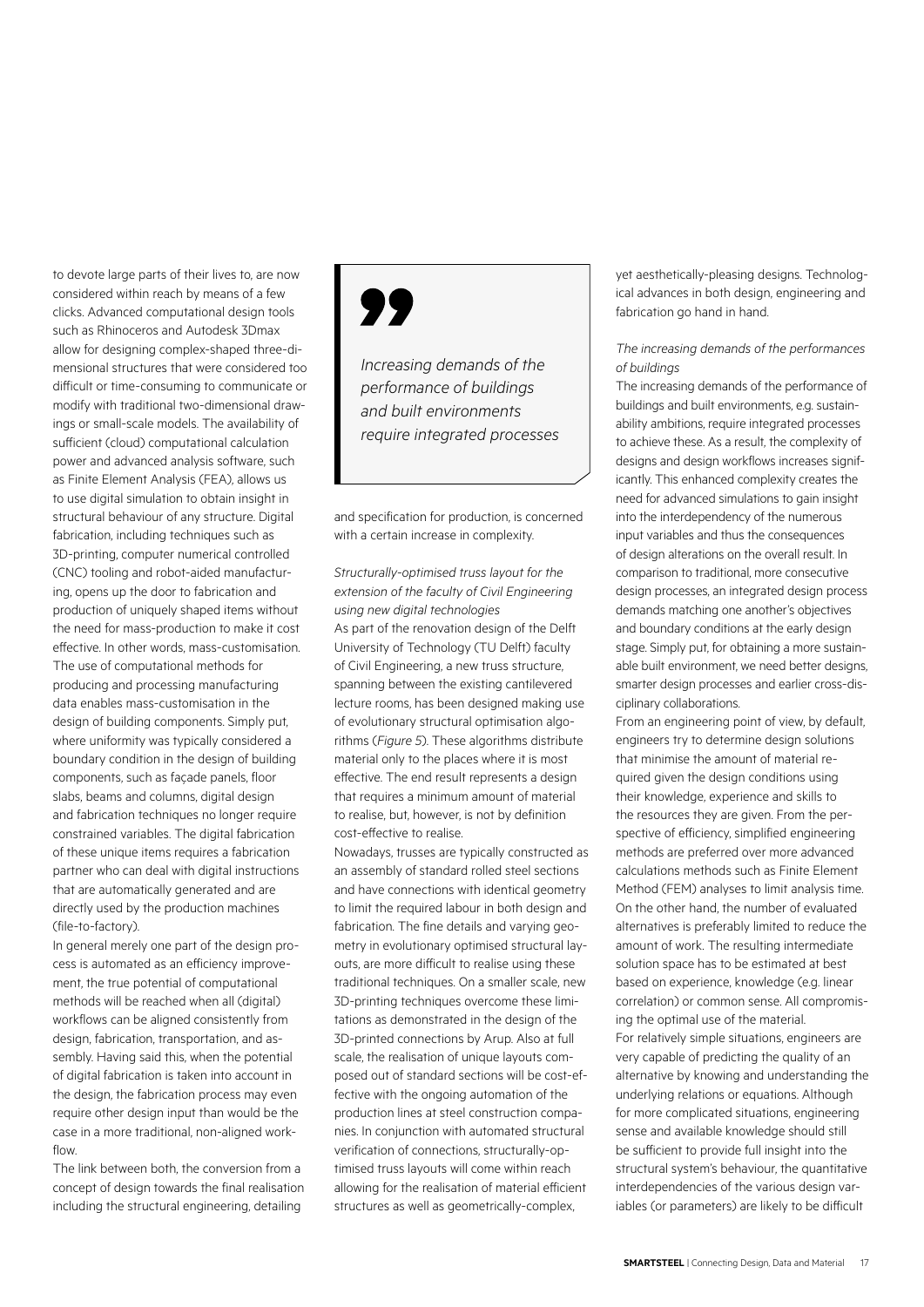

*9. A comparison between a computational design approach and a traditional design approach in terms of progress and results related to time or costs.*

to fully comprehend. This lack of insight may lead to less efficient design choices, by taking the easy way out or be on the safe side of time versus cost. Moreover, potentially more cost-effective or more sustainable alternatives may remain undiscovered.

One way to compensate for this lack of insight is to increase the number of evaluated alternatives through the use of computational methods, without requiring significant engineering effort or time for each evaluated alternative. Intentional parameter variations may then help to gain insight into the influences of each parameter on the overall performance on aspects such as geometry, structural behaviour, costs, constructability and much more. In other words: 'learning from simulation'.

# *Balancing between structural efficiency, architectural functionality and constructability with the design of the roof of the National Military Museum in Soesterberg*

The design of the National Military Museum of the Netherlands is a fine example of an ambition-driven design process in which computational methods are effectively applied to reduce the amount of  $\mathsf{CO}_2$  emission related to the amount of structural steel that makes up the roof of the building. The building resembles an extensive black slab that seemingly floats above the site of the former military airbase Soesterberg (*Figure 6*). Beneath its impressive 250 m long and 110 m wide roof military equipment such as field guns and tanks are arranged, whereas most of the air-

planes are suspended from the ceiling in what seems a 'dog fight' pursuit (*Figure 7*). The load-bearing characteristics of the roof are decisively influenced by the fact that all structural members combined produce a steel space frame. In order to minimise the dead load of the structure and reduce steel consumption, basic parameters such as grid dimensions, beam depth and truss spans were subject to a computer-based optimisation process already during the design phase. In a later stage, sizing optimisation of all approximately 8000 structural steel members in terms of strength capacity has led to a reduction of steel consumption by 40% in comparison to comparable structures. The optimisation algorithm determines the lightest profile from the corresponding list for every structural component and recalculates internal forces. Elements dimensioned insufficiently in terms of strength capacity are replaced by the following profile in the list until the structural requirements of every component are met. The boundary conditions included the architects' design specification calling for visible profiles that are as slender and uniform as possible. Practical considerations such as onsite bolted connections of members furthermore determine the minimum depth for profile sections. These somewhat contradictory criteria were translated into various section lists that permitted allocating suitable profiles to the different building component groups (top chord in direction x, diagonal in direction y, vertical bar, etc.). For uniformity in appearance, section types applied for the top and bottom chords were chosen to have identical outer dimensions as the HE200 series. Nowadays available visualisation methods such as Virtual Reality can be applied to fine tune criteria related the structure's aesthetical appearance and potentially extend design freedom, yet arriving at one smart, high-quality solution: efficient from a cost and environmental point of view, yet aesthetical pleasing. During design, the exact placement of the

airplanes suspended from the roof needed to be kept flexible, so the structural calculations were based on 72 different load combinations and a resulting irregular pattern of surface loads. After completing the roof and determining the exact positions of the airplanes, a new analysis of all structural members was undertaken, taking into account the exact point loads at the suspension connections (*Figure 8*). This re-evaluation also included assessment of the impact on the design of the connections. These connections were initially designed by a steel construction company and were not part of the structural optimisation. For the re-evaluation of the 8500 in 80 load combinations, i.e. 700.000 connection checks, the knowledge of connection design was integrated and linked in the digital workflow. The inclusion of connection design in original optimisation would have led to a total 'smart' structure with potentially an optimisation on overall costs-effectiveness.

The deliberate alteration of the solution space, by loosening the various boundary conditions, provided insight into the consequences of certain design choices.

#### **The impact of computational design on the role of engineers**

In this digital age, technology will keep developing at an increasingly faster pace. The availability of technology itself is not the bottleneck for use in daily design practice anymore. However, it's the ability of us, engineers, to learn, adapt, adjust, adopt and implement these new technologies in the design process. In daily practice, we see that the choice to apply computational design strategies in the design process is often not made at the start of a project or in early stages of the design. Digital methodologies are often introduced by the engineers to improve the efficiency of their work. This limits its full potential. On the one hand, this may come from unfamiliarity with the possibilities of new digital technologies. Enhanced by the fact that most project leaders and senior designers in charge are typically not the generation that has the most affinity with new digital means. On the other hand, in comparison to a traditional somewhat 'linear' approach, a digital or parametric design approach typically does not provide the same expected result in the earlier stages of the process. This may be perceived as a risk both in terms of investment and (lost) design time. In the same time in which a calculation